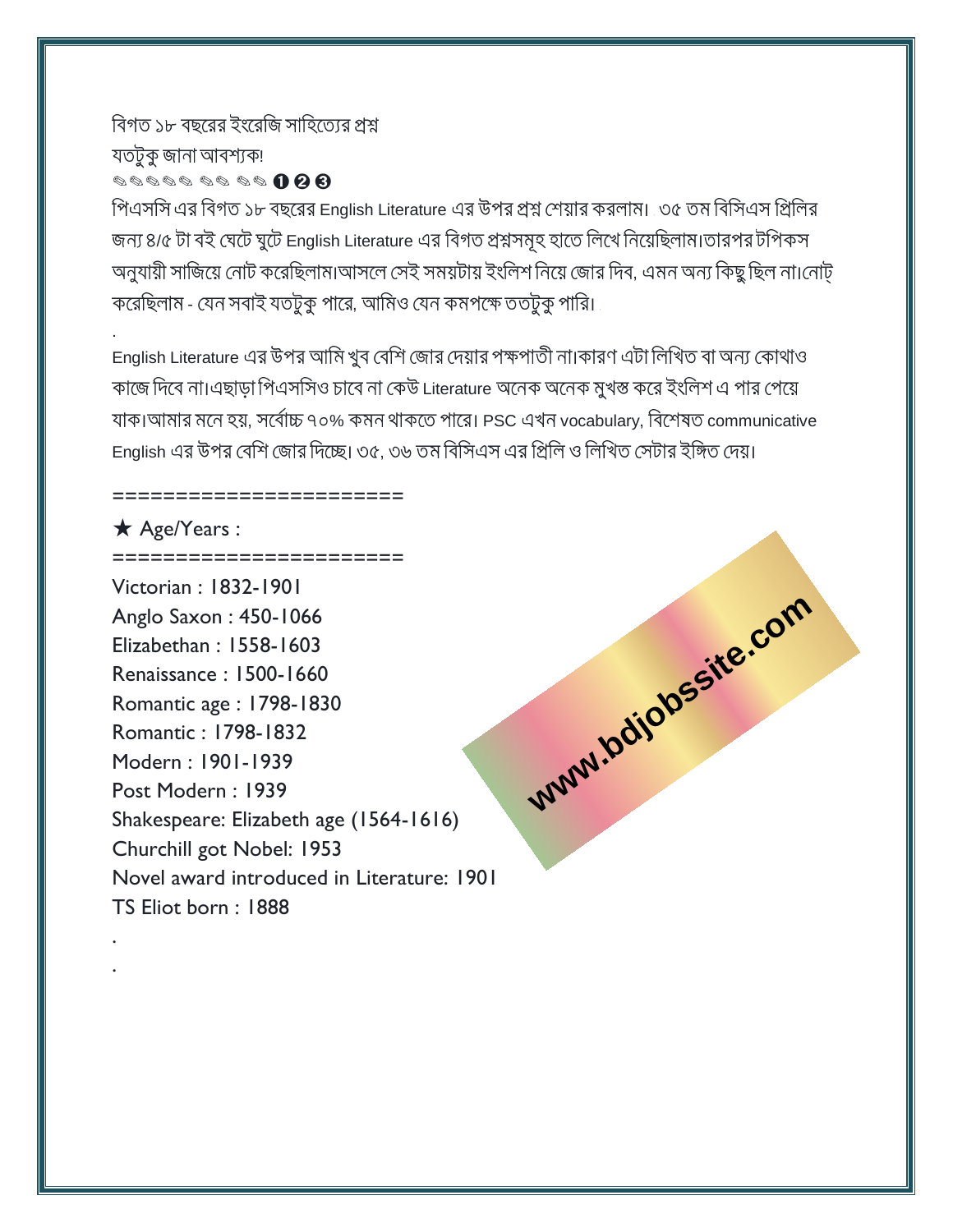#### ========================

## ★ Age/Period ========================

Golden age: Elizabeth I age Mid English Period: 1066-1500 Modern Poet: TS Eliot Oldest Period: Anglo Saxon Romantic Age Poet: J Keats, Wordsworth Romantic Period: 1798-1830 Shakespeare lived: Elizabeth Reign Victorian age Poet: Robert Browning Victorian period: 19th century

#### =======================

========================

### ★ Types

. .

. .

Shakespeare : Plays/Drama Bertrand Russel : Philosopher(UK) Charles Dickens : Novelist Goethe (Poet) : Germany O Henry famous : Short history Same period belong : ST Colidge + Wordworth Epic Poet :John Milton, Lord Tennyson William Hazlitit : Essayist Francis Bacon : Essayist Lucy Poem : Wordsworth Charles Lamb : Essayist Lyciday : J Milton George Barnard Shaw : Play Writer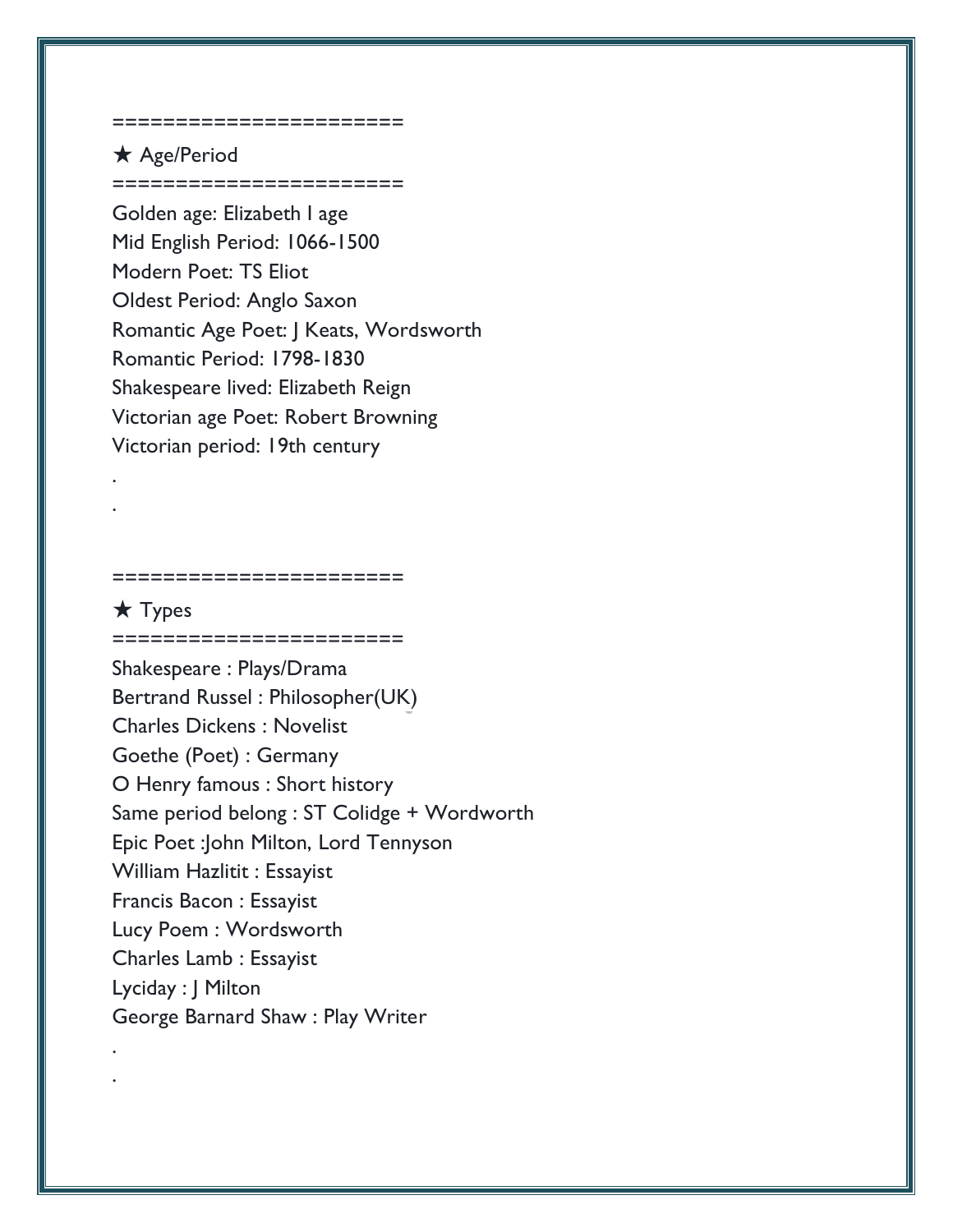#### ========================

**★ English Literary Terms:** ========================

A Fantasy: Imaginary Story Achilles: Greek Fighter Ballad: Short narrative poem Catastrophe: The tragic end of dramatic events Lexicographer: Dictionary Writers Limerick: Short form of light verse Melodrama: Play: Violent & Sensational themes Novel: Latin word Ode - a lyric poem, often in the form of an address. Opera – a musical drama. Parody – imitation of a poem or a writing. Penny dreadful – blood and thunder tales. Plagiarism – act of stealing from the writing of others. Protagonist – the leading character in a play / novel. Rhetoric – the art of persuasive impressive speaking / writing. Rhyme – short poem in same sound. Satire - The literary art that uses honour and wit to attack and expose human folly and weakness. Sonnet – a poem of fourteen lines. Thrillers – sensational stories Renaissance: The revival of life Romantic Poetry feature: Subjectivity Romanticism: Love & Beauty

To Daffodils: Short lived human life

=======================

**★ Books & writers Name** 

. .

========================

A Brief History of Time-Stephen Hawking A Farewell to Arms-Earnest Hemingway

# **[www.bdjobssite.com](http://www.bdjobssite.com)**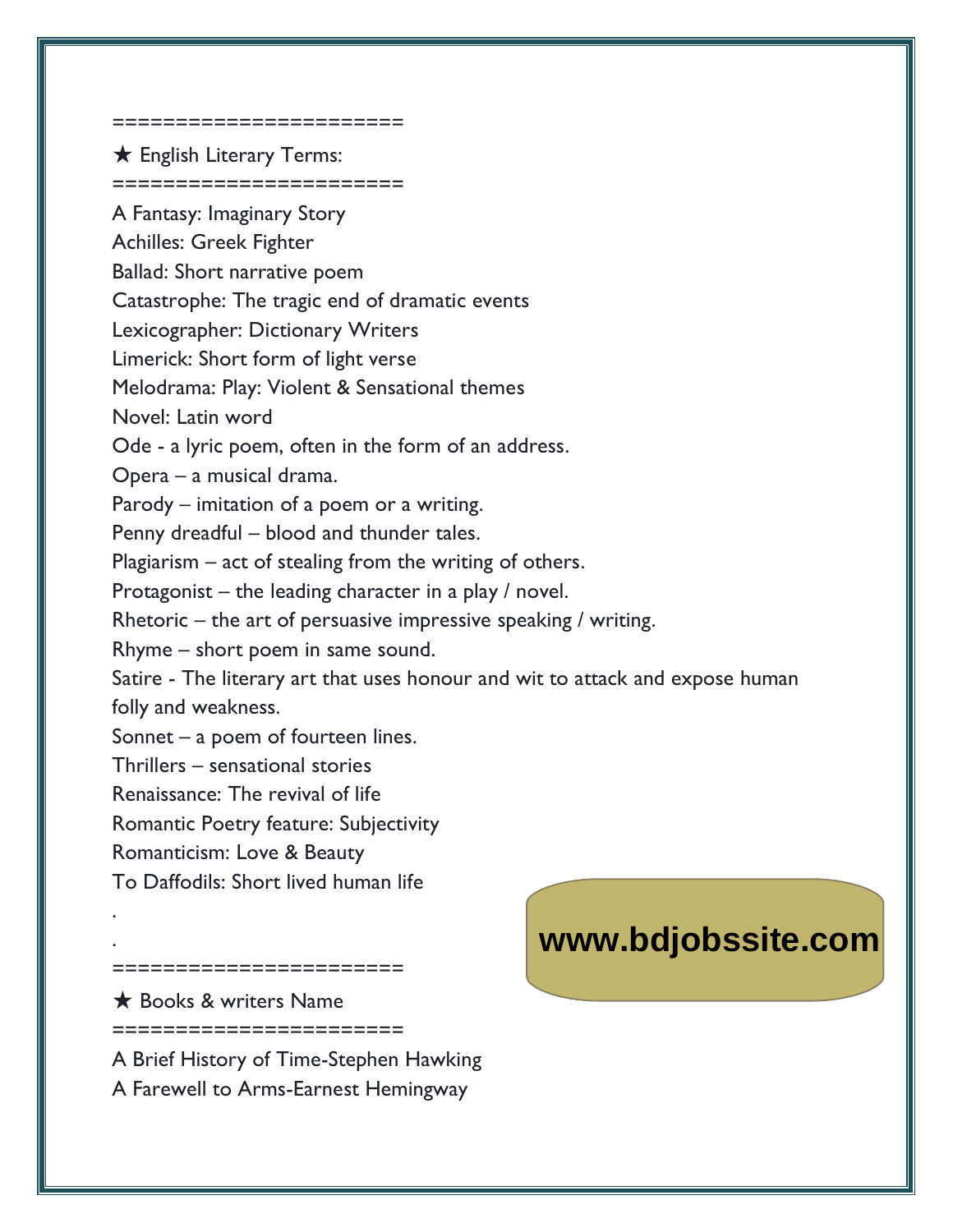A Long Walk to Freedom-Nelson Mandela A Midsummer's Nights Dream-William Shakespeare A pair of Blue Eyes-Thomas Hardy A Passage to India-E. M. Forster Adonis-P. B Shelly Akbar Nama-Abul Fazal All's Well that Ends Well-William Shakespeare Andrea Del Sarto (Poem)-Browning Animal Farm-George Orwell Anna Karenina-Leo Tolstoy Around the World in Eighty Days→ Jules Verne As You Like it-William Shakespeare Asian Drama-Gunner Myrdal Blue Bird-Lord Alfred Tennyson Caesar and Cleopatra-George Bernard Shaw Canterbury Tales-Geoffrey Chaucer Cesar and Cleopatra (Play)-G.B Shaw Comedy of errors-Shakespeare Crime and Punishment-Dostoevsky Das Capital-Karl Mark David Copperfield-Charles Dickens Dialogues-Plato Dictionary-Samuel Johnson Discovery of India-Johor Lal Nehru Divine Comedy-Dante Don Juan-Lord Byron Dr. Faustus-Christopher Marlowe Emma-Jane Austen For Whom the Bell Tolls-Earnest Hemingway Freedom-Bertrand Russell Friends not Masters- Gen Ayub Khan God of the Small Things-Arundhuty Roy Great Expectations-Charles Dickens Gulliver's Travels-Jonathan Swift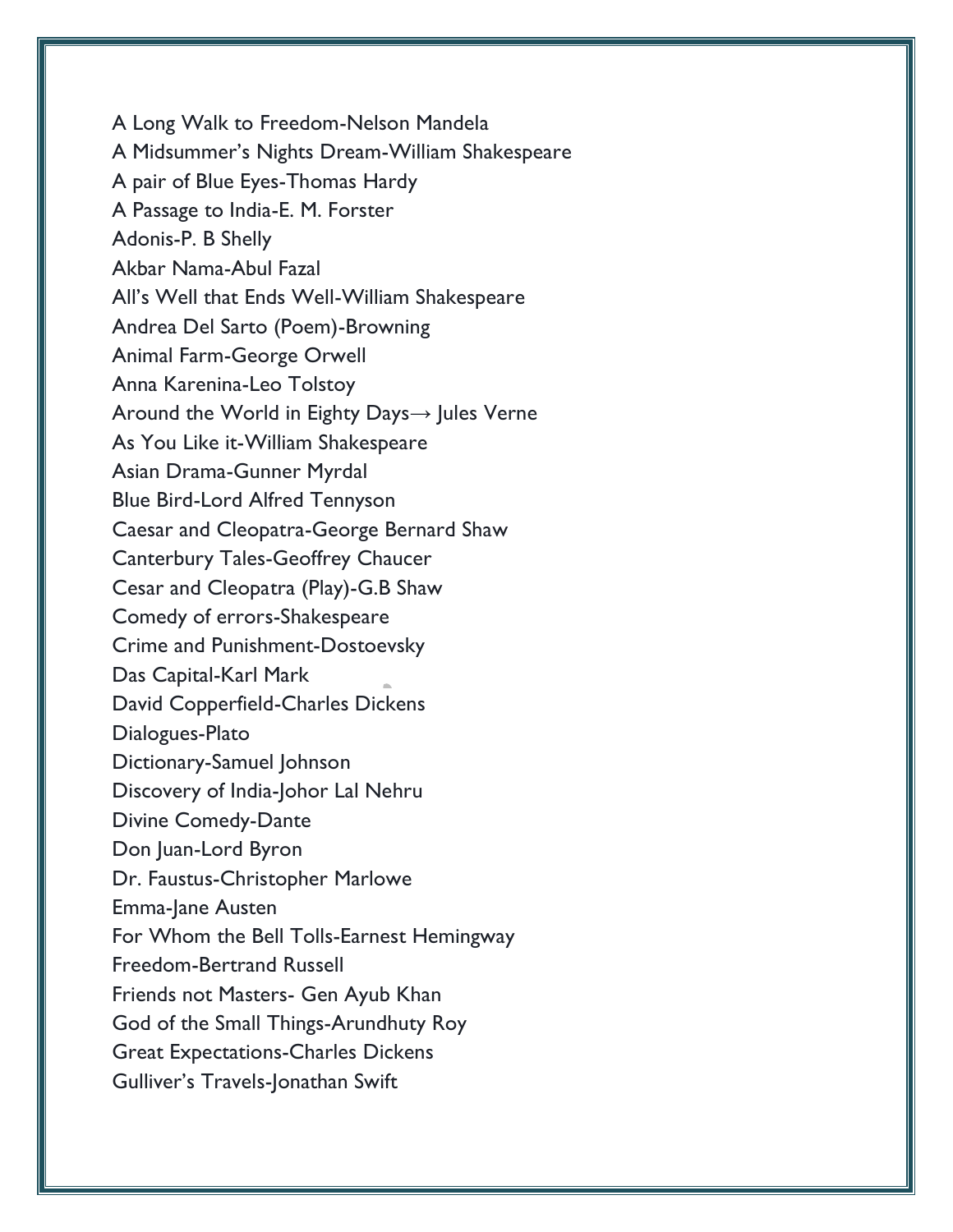Hamlet- Shakespeare Hamlet-William Shakespeare Heaven and Earth-Lord Byron If Winter comes (Poem)- Shelley Iliad-Homer In Memoriam-Lord Alfred Tennyson India Wins Freedom-Abul Kalam Azad Isabella-John Keats Julias Caesar (Tragedy)- Shakespeare Jungle Book-Rudyard Kipling King Lear- Shakespeare (tragedy) Kubla Khan- ST Coleridge Leaves of Grass- Walt Whitman Lycidas-John Milton Macbeth-William Shakespeare Main Kemp-Ad loaf Hitler Man and Superman-George Bernard Shaw Marriage and Moral-Bertrand Russell Measure and Measure-William Shakespeare Memories of the Second World War-Winston Churchill Merchant of Venice (Comedy)- Shakespeare Mother-Maxim Gorky Ode to the West Wind-P.B Shelly Odyssey-Homer Of human bondage- Somerset Maugham Oliver Twist-Charles Dickens Origin of Species-Charles Darwin Othello-William Shakespeare Paradise Lost- J. Milton Paradise Regained- Milton Passage to India-E.M Forster Pilgrim's Progress-John Bunyan Politics-Aristotle Prelude-William Wordsworth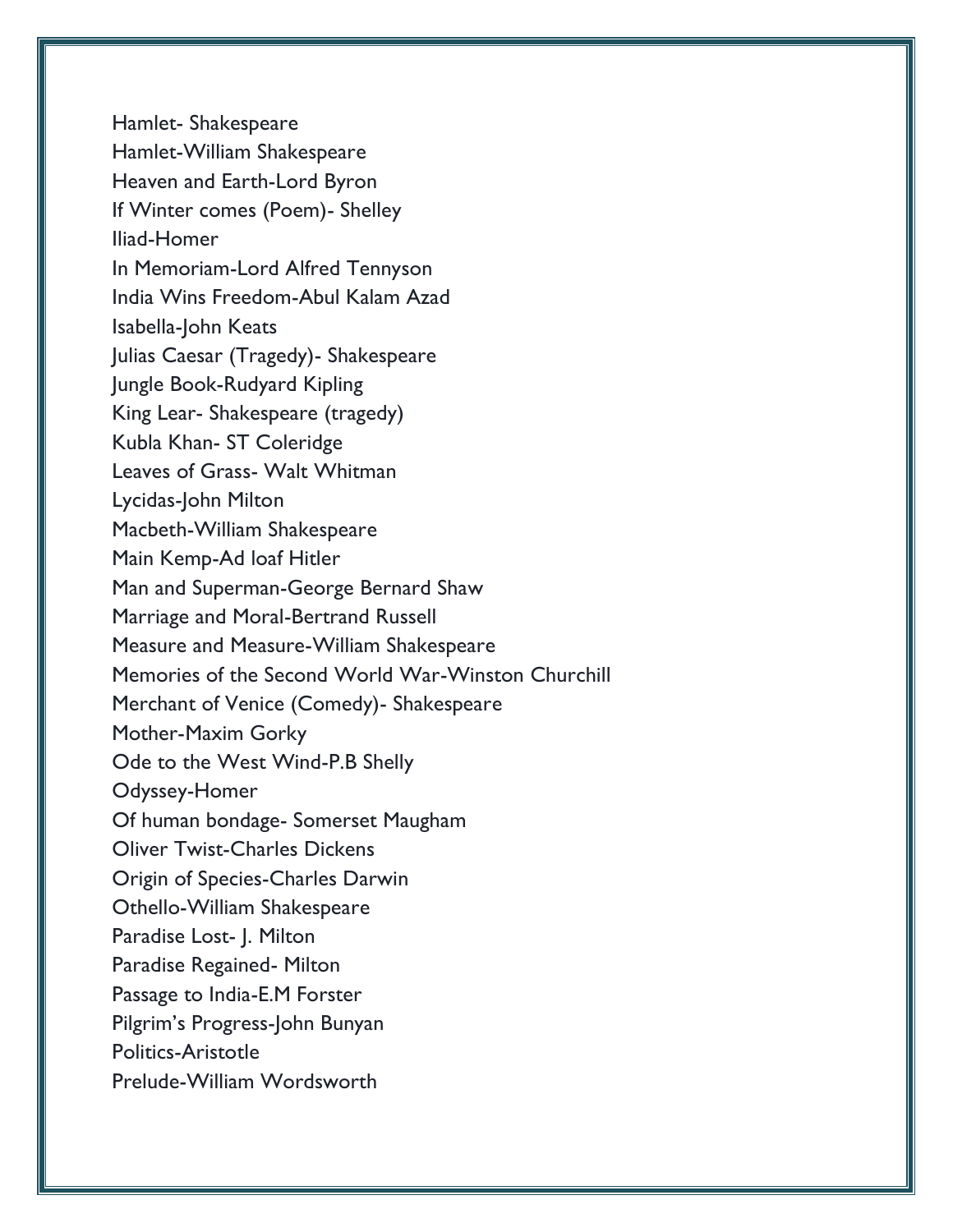Pride and Prejudice- John Austin Prince-Machiavelli Rape of the Lock-Alexander Pope Republic-Plato Robinson Crusoe-Daniel Defoe Romeo and Juliet-William Shakespeare Roots-Alex Haley Samson Agonists-John Milton Das Scholar Gipsy-Matthew Arnold Sense and Sensibility-Jane Austen Seven Seas-Rudyard Kipling Silent Women-Ben Jonson Solitary Reaper- William Wordsworth Songs of innocence- William Blake Sons and Lovers, The Rainbow-D.H Lawrence Tempest-William Shakespeare Tess of the D'Urbervilles-Thomas Hardy The 2nd world- Winston Churchill The Alchemist-Ben Jonson The diamond necklace (Short story)- Maupassant The God of Small things- Arundhuti Roy The Good Earth- Pearl S Buch (USA) The Iliad- Homer The Merchant of Venice-William Shakespeare The new testament- John Wycliffe The Old Man and The Sea-Earnest Hemingway The picture of Dorain Gray- Oscar Wild The Rainbow (Novel)- Lawrence The Rape of the Lock-Alexander Pope The Return of the Native-Thomas Hardy The Rime of the Ancient Mariner-Samuel Taylor Coleridge Animal Farm-George Orwell The sacred flame- William Somerset Mengham The Tale of Two Cities-Charles Dickens

**[www.bdjobssite.com](http://www.bdjobssite.com)**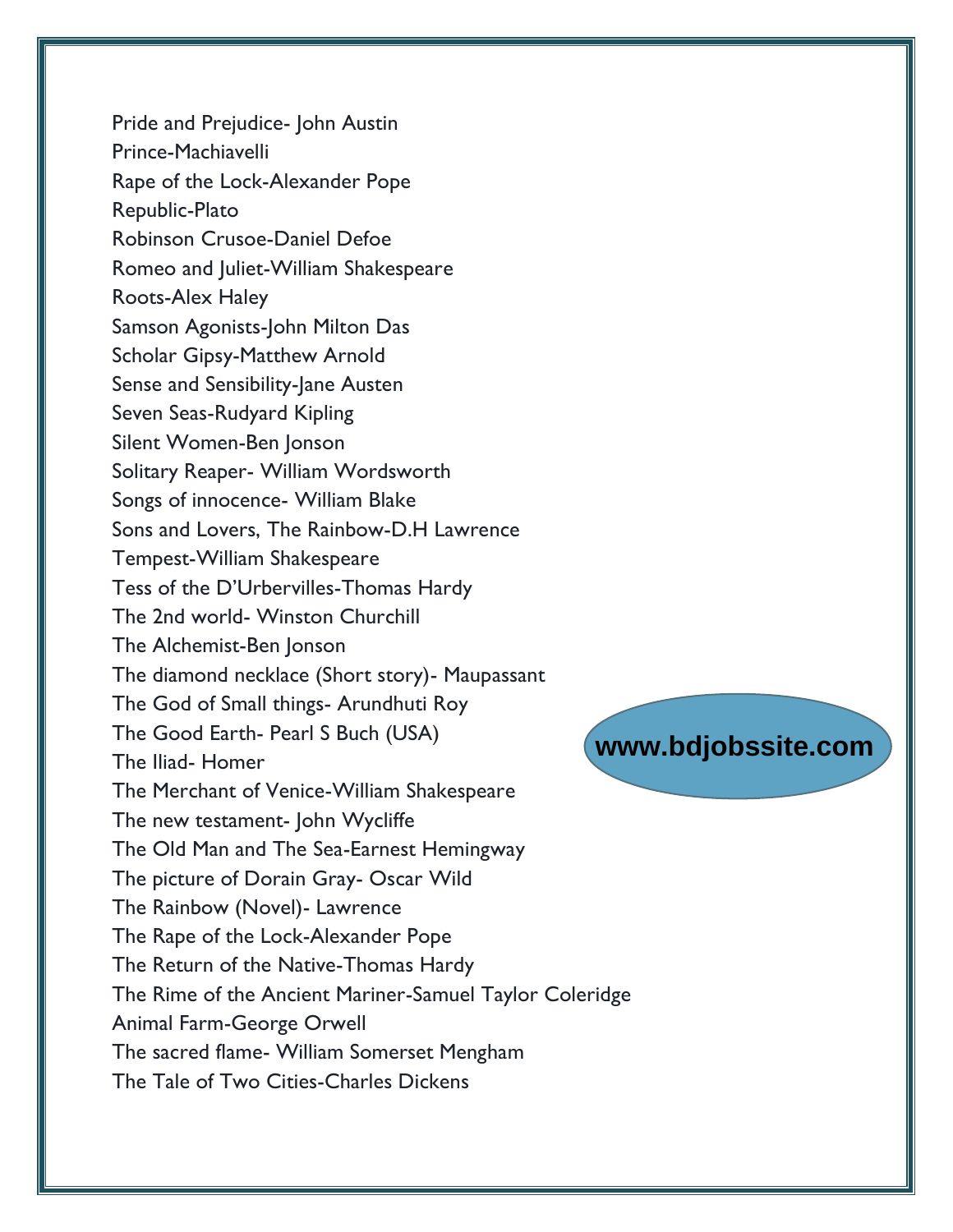The Taming of shrew- Shakespeare The Time Machine- H.G Wells The Waste Land (Poem)- TS Eliot The Way of the World-William Congreve Things Fall Apart-Chinua Achebe Time Machine-H. W Wells To Skylark-P. B Shelly Tom Jones-Henry Fielding Top Secret-Henry Fielding Try and Try Again-W.E Hick son Twelfth Night-William Shakespeare Ulysses (Novel)- Jmaes Joyces Utopia-Sir Thomas Moore Vanity Fair-W.M Thackeray Volpone-Ben Jonson Voyage of Lilliput-Jonathon Swift Waiting For Goddot-Samuel Becket War and Peace-Leo Tolstoy Wealth and Nation-Adam Smith West Land-T.S Eliot Wuthering Heights-Emile Bronte

#### **Character**

. .

Adam - Paradise Lost - J Milton (Epic) Alice - Lewis Carrol Ancient Mariner - ST Colridge. Cleopatra - Othello (Tragedy) - Shakespeare Hctor - Illiard (Epic) - Homer Ivanhoc - Ivanhoe - Walter Scott James Bond - Ian Fleming Jeeves - Woodhouse

=======================

========================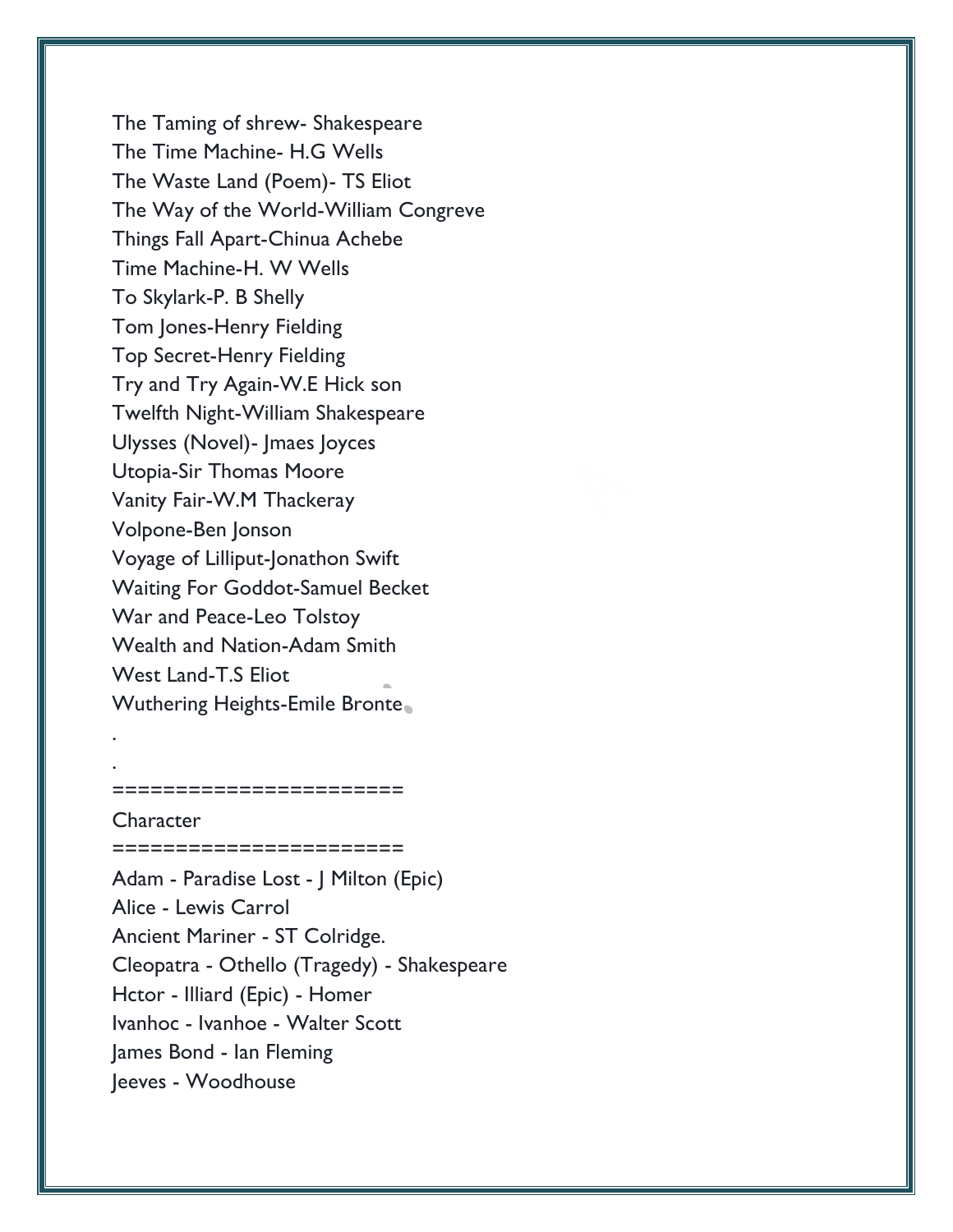Kim - Kipling Machbeth - Machbeth (Tragedy) - Shakespeare Micawber - David Coperfield - Charles Dickens Oliver Twist - Oliver Twist - Charles Dickens Sherlock Homes - Conan Doyle (Novel)s Shylock - The Merchant of Venice (Comedy ) - Shakespeare

#### ======================

★ Quotations:

. .

.

=======================

A thing of beauty is joy forever  $=$  Jonh Keats  $=$  Endymion Beauty is truth-=Jonh Keats=Ode on a greacion keats Behold her…single in the field=W. Wordsworth Blow blow the winter wind=W shakespeare Come live with me and be my love=Christopher marlow Cowards die many time before their death = Shakespeare=Julias Caesar England expects every man to do his duty=Nelson Give me a good mother, I will give u a good nation=Nepoleon Good face is the best letter of recommendation=Queen Elizabeth He prayeth best who loveth best=ST Colridge =The Anci Marine If winter comes can spring befar behind=PB Shelley=Ode to the west wind If winter comes=PB Shelley=Ode to west wind Justice delayed is justice denied=Gladstone Oh lift me as a wave a leaf a cloud I blees=PB S.Shelley=Ode to the wesr wind Our sweetest songs are those that tell of a saddesr thought= Some book are to be tasted=Princess Bacon=of study There are more thing in heaven and earth=Shakespaere=Hamlet ar charater There is a divinity that shapes our ends= shakespeare=hamlet To be or not to be that is the question= shakespeare=Hamlet To err is human to forgive is divine=Alexander Pope We look before and after=PB Shelley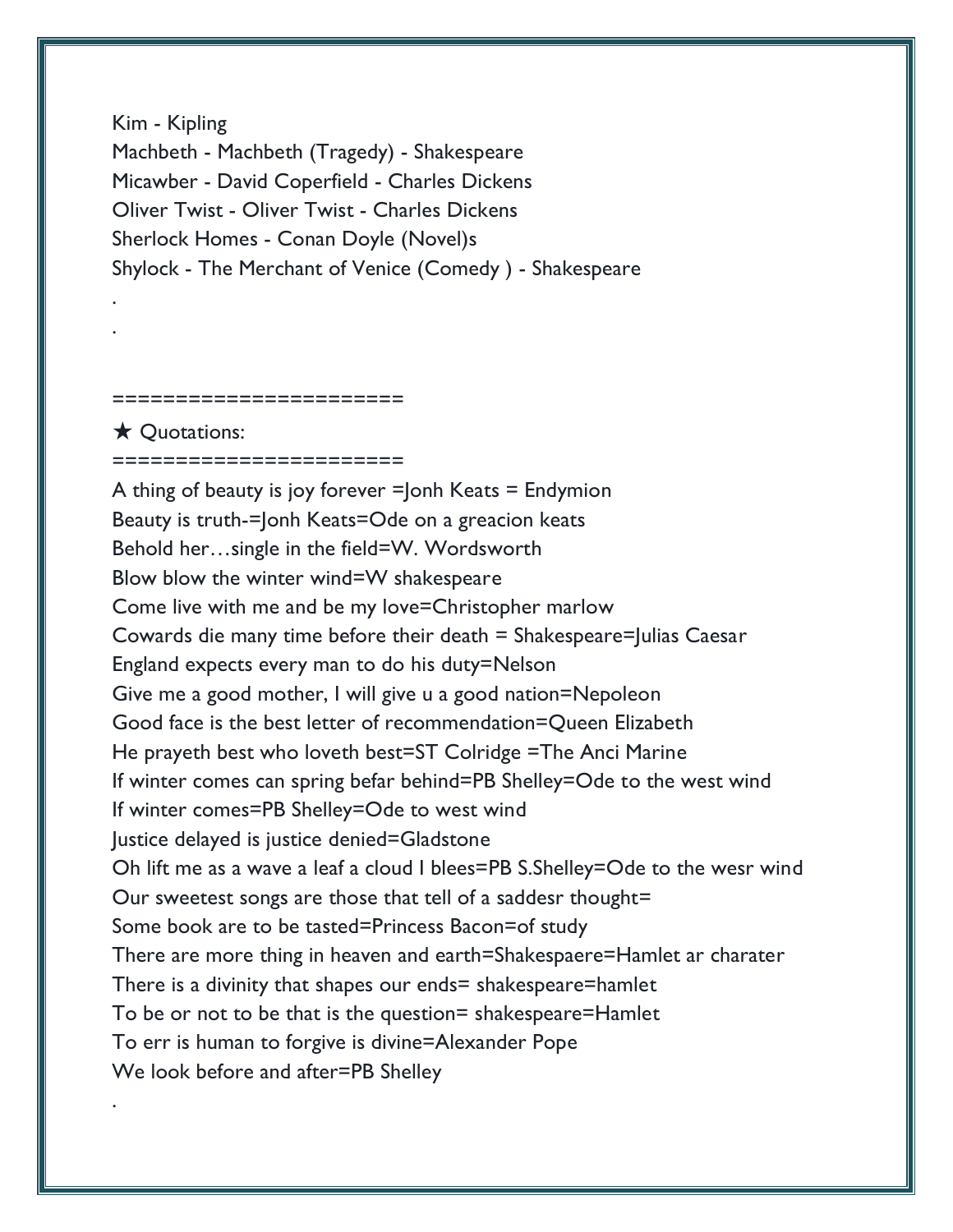$\bigstar$  কে কোন যুগের সাহিত্যিক? শের্টকাট) =======================

========================

# Romantic Period:

.

.

.

.

.

.

"Australia ও Scotland এর Blake Keats রা Shelley কে Wordsworth বলে Call করে"।

বিস্তারিত $\cdot$ Australia= Austen Scotland = Walter Scott Blake = William Blake Keats = John Keats Shelley = P.B Shelley Wordsworth = William Wordsworth Call = ST Coleridge

. # Modern Period: "Lawrence এর Maugham Forster বলে, Yes (Yeats), Hemingway Well keeping  $\overline{\Phi}$ রে।""

বিস্তারিত : Lawrence = D.H Lawrence Maugham = Somerset Maugham Forster = E.M Forster Yes (Yeats) =  $W$ . B. Yeats Hemingway = Earnest Hemingway keeping = Rudyard Kipling

# Renaissance Period: Henry Wife (Wyatt) Moore Swovy ডাকে।

# [www.bdjobssite.com](http://www.bdjobssite.com)